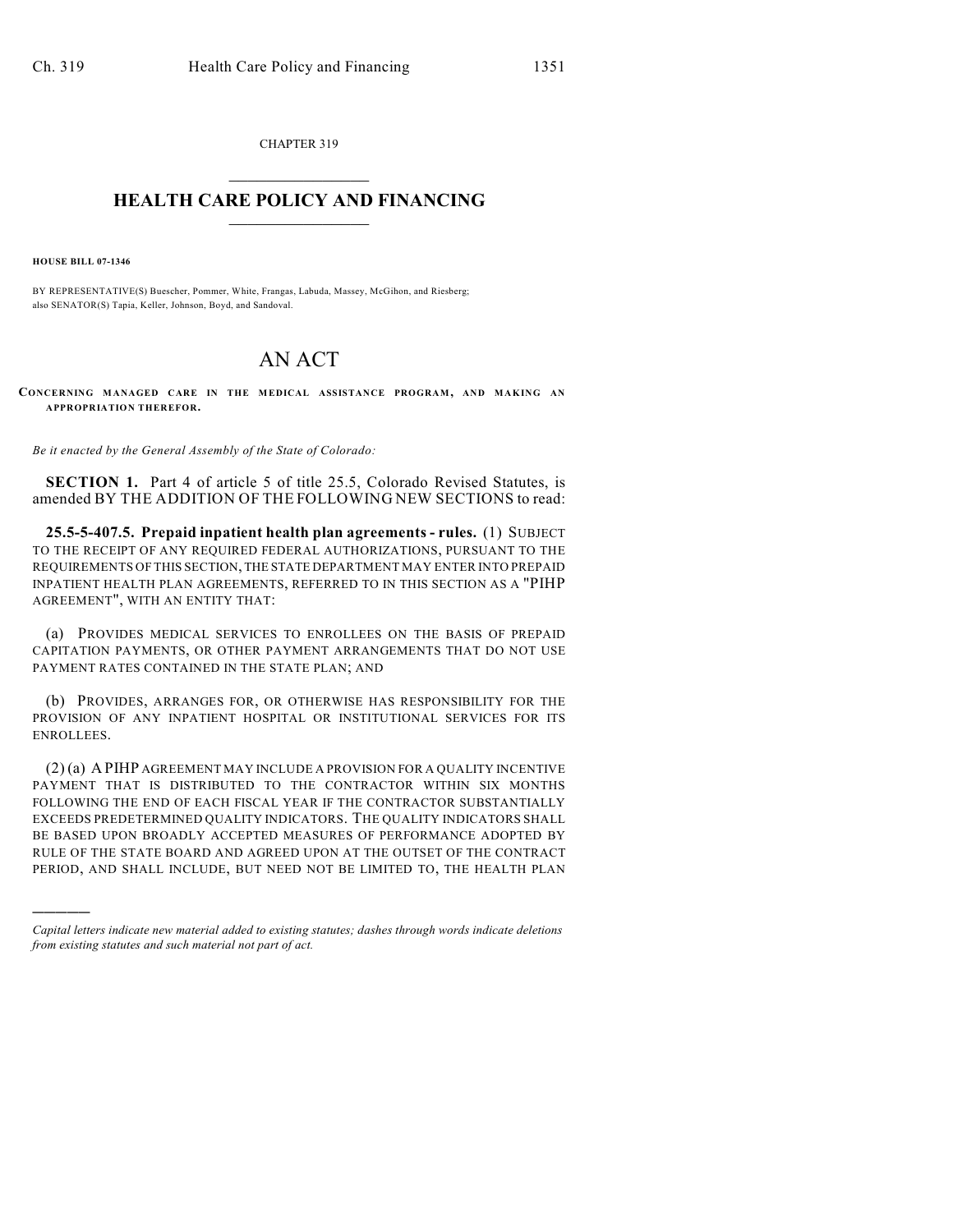EMPLOYERS DATA AND INFORMATION SET MEASURES. THE QUALITY INCENTIVE PAYMENT MAY BE MADE PROPORTIONAL IF THE STATE BOARD ESTABLISHES MULTIPLE QUALITY MEASUREMENTS. THE QUALITY INCENTIVE PAYMENTS SHALL NOT EXCEED THE TOTAL COST SAVINGS CREATED UNDER THE PIHP AGREEMENT, AS DETERMINED BY COMPARISON OF THE PIHP MEMBERS WITH AN ACTUARIALLY EQUIVALENT FEE-FOR-SERVICE POPULATION, AND THE QUALITY INCENTIVE PAYMENT SHALL NOT EXCEED FIVE PERCENT OF THE TOTAL MEDICAID PAYMENTS RECEIVED BY THE CONTRACTOR DURING THE PERFORMANCE PERIOD OF THE PIHP AGREEMENT.

(b) (I) EXCEPT AS PROVIDED FOR IN SUBPARAGRAPH (II) OF THIS PARAGRAPH (b), THE CONTRACTOR SHALL DISTRIBUTE AT LEAST SEVENTY-FIVE PERCENT OF THE INCENTIVE PAYMENT TO PROVIDERS WITH WHICH IT HAS CONTRACTED TO SERVE MEDICAID RECIPIENTS.

(II) SUBPARAGRAPH (I) OF THIS PARAGRAPH (b) SHALL NOT APPLY TO A CONTRACTOR THAT HAS AN EXCLUSIVE CONTRACT WITH A SINGLE MEDICAL GROUP IN A SPECIFIC GEOGRAPHIC AREA TO PROVIDE OR ARRANGE FOR HEALTH CARE SERVICES FOR ITS MEMBERS, SUCH AS A MULTI-SPECIALTY GROUP MODEL. SUCH A CONTRACTOR SHALL NEGOTIATE THE DISTRIBUTION OF THE QUALIFIED INCENTIVE PAYMENT WITH THE MEDICAL GROUP.

(3) SUBJECT TO THE APPROVAL OF THE STATE BOARD, A PIHP AGREEMENT MAY ALSO PROVIDE FOR AN INCREASE IN THE FEE PAID TO THE CONTRACTOR IN AN AMOUNT REASONABLY CALCULATED TO COVER THE COSTS OF COLLECTING AND MAINTAINING THE MEDICAL RECORDS OF RECIPIENTS THROUGH AN ELECTRONIC MEDICAL RECORDS SYSTEM.

(4) NOTHING IN THIS SECTION SHALL PREVENT, TO THE EXTENT POSSIBLE, A GOVERNMENT-OWNED ENTITY FROM USING CERTIFIED PUBLIC EXPENDITURE OR OTHER FEDERALLY-RECOGNIZED FINANCING MECHANISMS TO PROVIDE THE STATE SHARE FOR THE FEDERAL MATCH TO ENHANCE CAPITATION PAYMENTS UP TO OR ABOVE THE ONE HUNDRED PERCENT LIMIT CONTAINED IN SECTION 25.5-5-408 (9). THE STATE SHALL NOT BE OBLIGATED TO INCREASE ANY GENERAL FUND EXPENDITURES BECAUSE OF THE USE OF CERTIFIED PUBLIC EXPENDITURE OR OTHER FEDERALLY-RECOGNIZED FINANCING MECHANISM PURSUANT TO THIS SUBSECTION (4).

**25.5-5-407.7. Disability care coordination organization - rules.** SUBJECT TO THE RECEIPT OF ANY REQUIRED FEDERAL AUTHORIZATIONS, THE STATE DEPARTMENT MAY ENTER INTO AN AGREEMENT FOR THE PROVISION OF CARE TO RECIPIENTS WITH A DISABILITY WITH A DISABILITY CARE COORDINATION ORGANIZATION IDENTIFIED AS THE NONPROFIT ORGANIZATION IN SECTION 26-4-537.

**SECTION 2.** Part 1 of article 6 of title 25.5, Colorado Revised Statutes, is amended BY THE ADDITION OF A NEW SECTION to read:

**25.5-6-112. Plan of financial operation - purpose - approval - financial audits - rules - repeal.** (1) (a) FOR THE PURPOSES OF IMPLEMENTING SECTION 25.5-6-111, THE APPLICANTS FOR THE PILOT PROGRAM SHALL SUBMIT A PROPOSED PLAN OF FINANCIAL OPERATION TO THE INSURANCE COMMISSIONER, WHICH PLAN SHALL DESCRIBE THE FINANCIAL OPERATION AND SOLVENCY OF THE PROGRAM.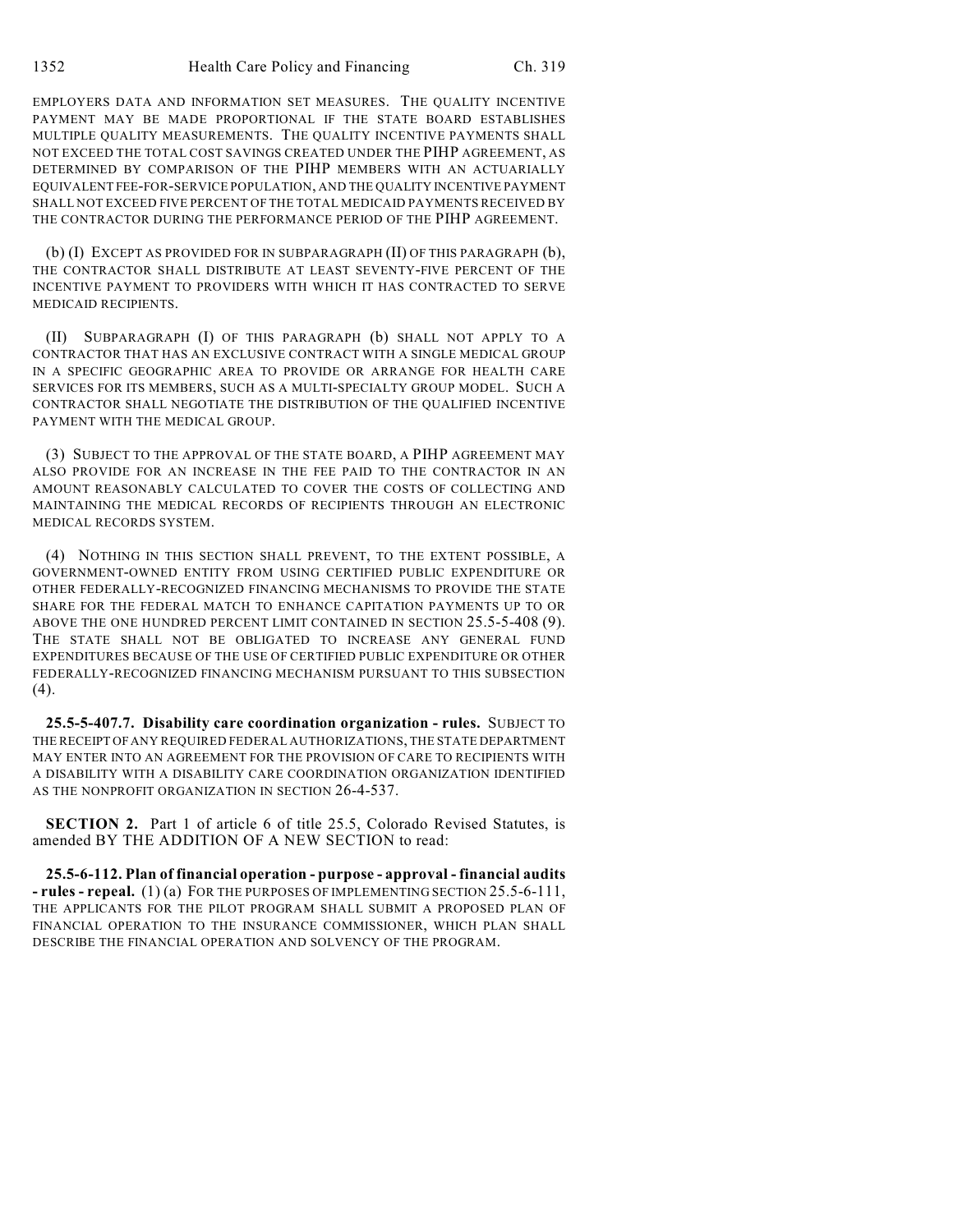(b) THE PLAN OF FINANCIAL OPERATION SHALL BE DEVELOPED AFTER THE APPLICANT HAS GIVEN NOTICE TO THE PUBLIC THAT IT WILL ACCEPT WRITTEN COMMENTS CONCERNING THE CONTENTS OF THE PLAN FROM ANY INTERESTED PARTY. THE APPLICANT SHALL CONSIDER THE COMMENTS WHEN IT DEVELOPS THE PLAN. COPIES OF ANY WRITTEN COMMENTS RECEIVED BY THE APPLICANT SHALL BE TRANSMITTED TO THE INSURANCE COMMISSIONER ALONG WITH THE PLAN OF FINANCIAL OPERATION FOR THE PROGRAM.

(c) AT THE TIME THAT IT SUBMITS THE PROPOSED PLAN OF FINANCIAL OPERATION TO THE INSURANCE COMMISSIONER, THE APPLICANT SHALL PROVIDE A COPY OF THE PROPOSED PLAN OF FINANCIAL OPERATION TO ANY PARTY WHO HAS REQUESTED A COPY OF THE PLAN, TOGETHER WITH A NOTICE THAT WRITTEN COMMENTS ON THE PROPOSED PLAN MAY BE SUBMITTED TO THE INSURANCE COMMISSIONER WITHIN THIRTY DAYS.

(d) AS PART OF THE INSURANCE COMMISSIONER'S REVIEW OF THE PROPOSED PLAN OF FINANCIAL OPERATION, THE INSURANCE COMMISSIONER SHALL GIVE DUE CONSIDERATION TO THE WRITTEN COMMENTS SPECIFIED IN PARAGRAPHS (b) AND (c) OF THIS SUBSECTION (1). WITHIN SIXTY DAYS AFTER HIS OR HER RECEIPT OF THE PROPOSED PLAN, THE INSURANCE COMMISSIONER SHALL APPROVE THE PLAN OF FINANCIAL OPERATION IF THE INSURANCE COMMISSIONER DETERMINES THAT IT WILL ACCOMPLISH THE PURPOSE OF ENSURING THE FINANCIAL SOLVENCY OF THE PILOT PROGRAM IN SECTION 25.5-6-111.

(2) IF THE PLAN IS NOT APPROVED BY THE INSURANCE COMMISSIONER, THE INSURANCE COMMISSIONER SHALL RETURN THE PLAN TO THE APPLICANTS WITH COMMENTS OUTLINING THE REASONS FOR ITS REJECTION. THE APPLICANT SHALL HAVE THE ABILITY TO REORGANIZE AND RESUBMIT THE PLAN TO THE INSURANCE COMMISSIONER WITHIN A PERIOD OF TIME AGREED TO BY THE COMMISSIONER.

(3) (a) IF, AT ANY TIME AFTER APPROVAL OF THE INITIAL PLAN OF FINANCIAL OPERATION, THE APPLICANT DETERMINES THAT IT IS NECESSARY TO AMEND THE PLAN OF FINANCIAL OPERATION IN ORDER TO IMPLEMENT THE PURPOSES OF THIS SECTION, THE APPLICANT MAY AMEND AND MODIFY THE PLAN OF FINANCIAL OPERATION UTILIZING THE PROCEDURES SPECIFIED IN SUBSECTION (1) OF THIS SECTION.

(b) IF, AT ANY TIME AFTER APPROVAL OF THE INITIAL PLAN OF FINANCIAL OPERATION, THE INSURANCE COMMISSIONER DETERMINES THAT IT IS NECESSARY TO AMEND THE PLAN OF FINANCIAL OPERATION IN ORDER TO IMPLEMENT THE PURPOSES OF SECTION 25.5-6-111 AND THE APPLICANT FAILS TO ENACT SUCH AMENDMENT OR AMENDMENTS WITHIN A REASONABLE TIME AFTER NOTICE FROM THE INSURANCE COMMISSIONER THAT THE AMENDMENT OR AMENDMENTS ARE NECESSARY, THE INSURANCE COMMISSIONER SHALL PROMULGATE RULES NECESSARY TO AMEND THE PLAN SO THAT IT IMPLEMENTS THE PURPOSES OF THIS SECTION AFTER NOTICE AND PUBLIC HEARING AS PROVIDED IN SECTION 24-4-105, C.R.S.

(4) ANY RULES PROMULGATED BY THE INSURANCE COMMISSIONER PURSUANT TO SUBSECTION (3) OF THIS SECTION SHALL CONTINUE IN FULL FORCE AND EFFECT UNTIL MODIFIED BY THE INSURANCE COMMISSIONER AFTER NOTICE AND PUBLIC HEARING OR UNTIL SUPERSEDED BY A PLAN OF FINANCIAL OPERATION OR AMENDMENT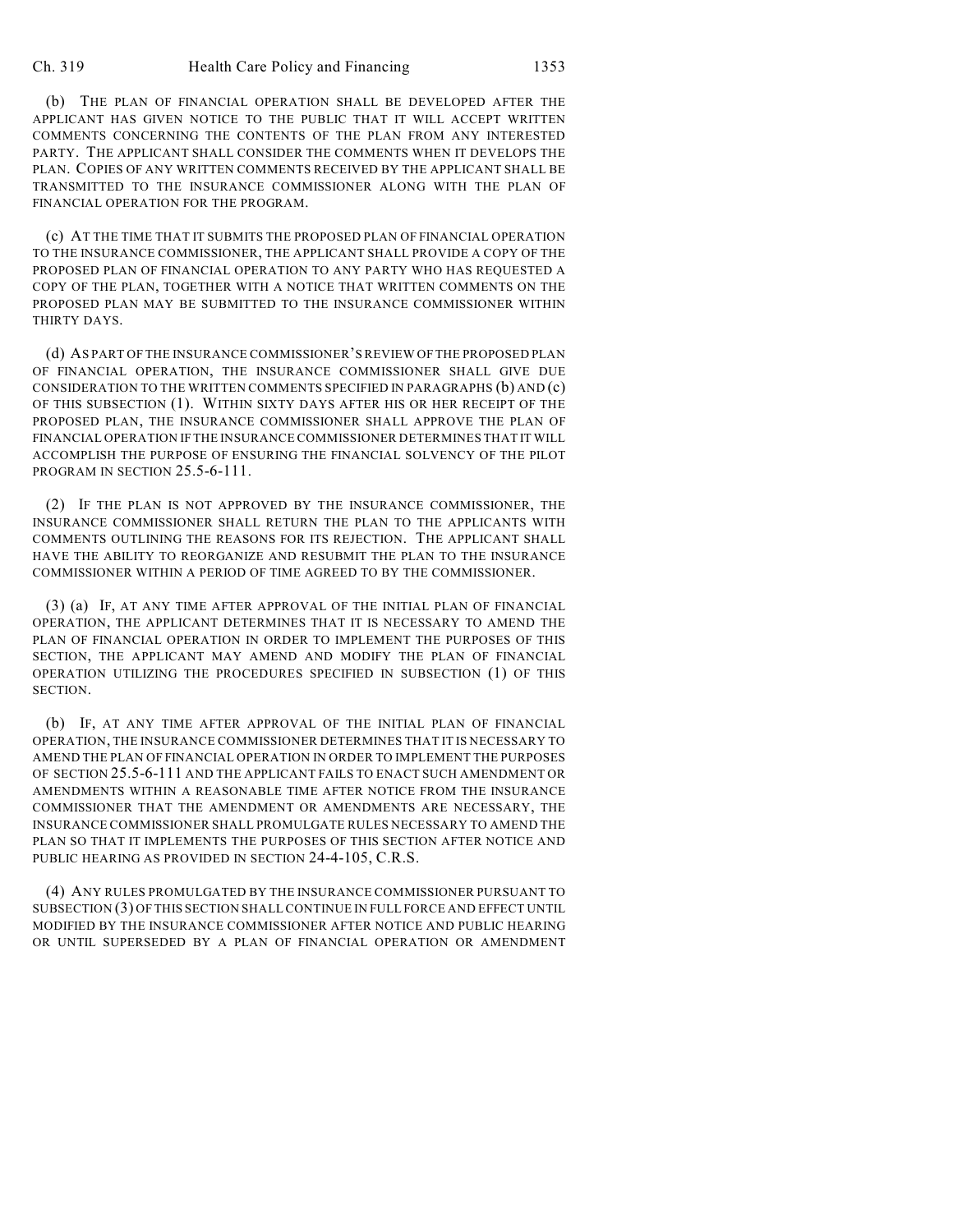SUBMITTED BY THE APPLICANT AND APPROVED BY THE INSURANCE COMMISSIONER PURSUANT TO THE PROVISIONS OF THIS SECTION.

(5) NOT LATER THAN JULY 1, 2008, AND JULY 1 OF EACH SUCCEEDING YEAR, THE APPLICANT SHALL SUBMIT AN AUDITED FINANCIAL REPORT FOR THE PROGRAM ESTABLISHED IN SECTION 25.5-6-111 FOR THE PRECEDING CALENDAR YEAR TO THE COMMISSIONER IN A FORM PROVIDED OR PRESCRIBED BY THE INSURANCE **COMMISSIONER** 

(6) THE FINANCIAL STATUS OF THE PROGRAM SHALL BE SUBJECT TO EXAMINATION BY THE INSURANCE COMMISSIONER OR THE INSURANCE COMMISSIONER'S DESIGNEE. SUCH EXAMINATION SHALL BE CONDUCTED AT LEAST ONCE EVERY FIVE YEARS.

(7) IN THE EVENT OF ANY INSOLVENCY OR IMPAIRMENT OR DISSOLUTION OF THE PILOT PROGRAM BY THE GENERAL ASSEMBLY, THE COMMISSIONER SHALL HAVE THOSE RIGHTS AND DUTIES SPECIFIED IN PARTS 4 AND 5 OF ARTICLE 3 OF TITLE 10, C.R.S., TO ENSURE ABATEMENT OF ANY DELINQUENCY OR THE ORDERLY TERMINATION OF THE AFFAIRS AND OBLIGATIONS OF THE PROGRAM.

(8) THIS SECTION IS REPEALED, EFFECTIVE JULY 1 OF THE FIFTH YEAR FOLLOWING IMPLEMENTATION OF THE PILOT PROGRAM CREATED IN SECTION 25.5-6-111.

**SECTION 3.** 25.5-5-403 (1) (a), Colorado Revised Statutes, is amended to read:

**25.5-5-403. Managed care organizations - definitions.** (1) (a) **Managed care.** As used in this part 4, "managed care" means:

(I) The delivery by a managed care organization, as defined in subsection (2) of this section, of a predefined set of services to recipients;  $\sigma$ 

(II) The delivery of services provided by the primary care physician program established in section 25.5-5-407; OR

(III) THE DELIVERY OF SERVICES PROVIDED BY A PREPAID INPATIENT HEALTH PLAN AGREEMENT, PURSUANT TO SECTION 25.5-5-407.5.

**SECTION 4.** 25.5-5-408 (1) (b) and (9), Colorado Revised Statutes, are amended, and the said 25.5-5-408 is further amended BY THE ADDITION OF A NEW SUBSECTION, to read:

**25.5-5-408. Capitation payments - availability of base data - adjustments rate calculation - capitation payment proposal - preference - assignment of medicaid recipients.** (1) (b) Except as otherwise provided in paragraph (d) of this subsection (1), under no circumstances, including competitive bidding as set forth in paragraph (c) of this subsection  $(1)$ , shall the state department pay a capitation payment to an MCO that exceeds ninety-five percent of the direct health care cost of providing these same services on an actuarially equivalent Colorado medicaid population group consisting of unassigned recipients and recipients in the primary care physician program provided in section 25.5-5-407. A certification by a qualified actuary retained by the state department shall be conclusive evidence that the state department has correctly calculated the direct health care cost of providing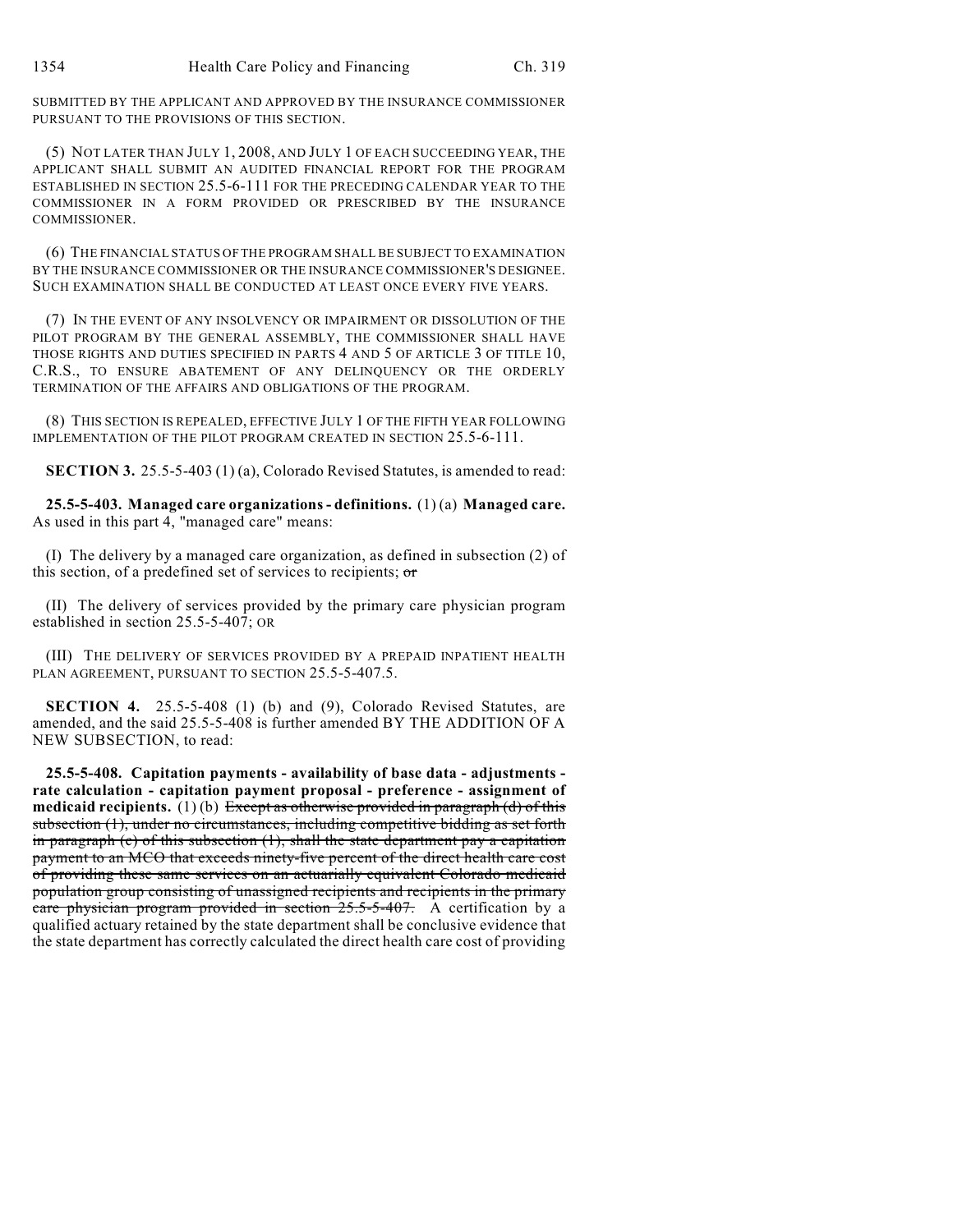these same services on an actuarially equivalent Colorado medicaid population group consisting of unassigned recipients and recipients in the primary care physician program provided in section 25.5-5-407.

(9) The rate-setting process referenced in subsection (6) of this section shall include a time period after the MCOs have received the direct health care cost of providing these same services on an actuarially equivalent Colorado medicaid population group consisting of unassigned recipients and recipients in the primary care physician program provided in section 25.5-5-407, for each MCO to submit to the state department the MCO's capitation payment proposal, which shall not exceed ninety-five ONE HUNDRED percent of the direct health care cost of providing these same services on an actuarially equivalent Colorado medicaid population group consisting of unassigned recipients and recipients in the primary care physician program provided in section 25.5-5-407. The state department shall provide to the MCOs the MCO's specific adjustments to be included in the calculation of the MCO's proposal. Each MCO's capitation payment proposal shall meet the requirements of section  $25.5 - 5 - 404$  (1) (k) and (1) (l).

(12) NOTHING IN THIS SECTION SHALL PREVENT, TO THE EXTENT POSSIBLE, AN MCO THAT IS ALSO A GOVERNMENT-OWNED ENTITY FROM USING CERTIFIED PUBLIC EXPENDITURE OR OTHER FEDERALLY-RECOGNIZED FINANCING MECHANISMS TO PROVIDE THE STATE SHARE FOR THE FEDERAL MATCH TO ENHANCE CAPITATION PAYMENTS UP TO OR ABOVE THE ONE HUNDRED PERCENT LIMIT CONTAINED IN SUBSECTION (9) OF THIS SECTION. THE STATE SHALL NOT BE OBLIGATED TO INCREASE ANY GENERAL FUND EXPENDITURES BECAUSE OF THE USE OF CERTIFIED PUBLIC EXPENDITURE OR OTHER FEDERALLY-RECOGNIZED FINANCING MECHANISM PURSUANT TO THIS SUBSECTION (12).

**SECTION 5.** 10-16-411, Colorado Revised Statutes, is amended BY THE ADDITION OF A NEW SUBSECTION to read:

**10-16-411. Protection against insolvency.** (1.5) (a) (I) NOTWITHSTANDING ANY PROVISION OF SUBSECTION (2) OR (4) OF THIS SECTION TO THE CONTRARY, A HEALTH MAINTENANCE ORGANIZATION WHOSE SOLE BUSINESS IS PROVIDING HEALTH CARE SERVICES TO RECIPIENTS UNDER THE "COLORADO MEDICAL ASSISTANCE ACT", ARTICLES 4 TO 6 OF TITLE 25.5, C.R.S., THE CHILDREN'S BASIC HEALTH PLAN, ARTICLE 8 OF TITLE 25.5,C.R.S., OR MEDICARE UNDER TITLE XVIII OF THE FEDERAL "SOCIAL SECURITY ACT", AS AMENDED, SHALL MAINTAIN A MINIMUM SURPLUS OF NOT LESS THAN FOUR MILLION DOLLARS AND SHALL MAINTAIN A CLAIMS LIABILITY WITHIN ITS FINANCIAL STATEMENT EQUAL TO THE GREATER OF:

(A) ONE MONTH OF FEDERAL AND STATE REIMBURSEMENTS RECEIVED BY THE HEALTH MAINTENANCE ORGANIZATION FOR SERVICES PROVIDED TO HEALTH CARE RECIPIENTS; OR

(B) THE HEALTH MAINTENANCE ORGANIZATION'S TOTAL OUTSTANDING CLAIMS LIABILITIES.

(II) A HEALTH MAINTENANCE ORGANIZATION SUBJECT TO THIS PARAGRAPH (a) ANNUALLY SHALL SUBMIT AN OPINION BY A QUALIFIED ACTUARY THAT ATTESTS THAT THE HEALTH MAINTENANCE ORGANIZATION'S SURPLUS LEVEL AND